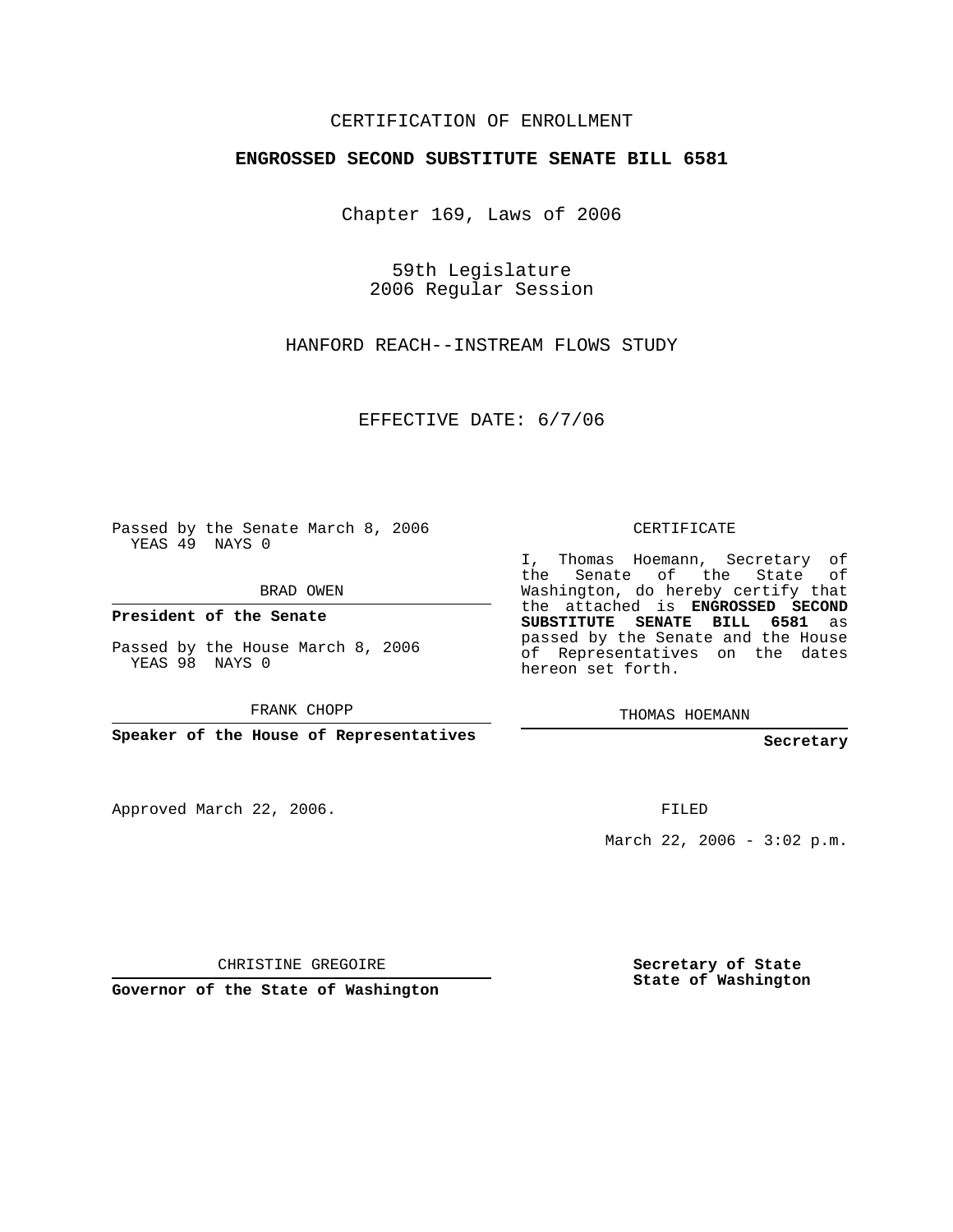# **ENGROSSED SECOND SUBSTITUTE SENATE BILL 6581** \_\_\_\_\_\_\_\_\_\_\_\_\_\_\_\_\_\_\_\_\_\_\_\_\_\_\_\_\_\_\_\_\_\_\_\_\_\_\_\_\_\_\_\_\_

\_\_\_\_\_\_\_\_\_\_\_\_\_\_\_\_\_\_\_\_\_\_\_\_\_\_\_\_\_\_\_\_\_\_\_\_\_\_\_\_\_\_\_\_\_

Passed Legislature - 2006 Regular Session

### **State of Washington 59th Legislature 2006 Regular Session**

**By** Senate Committee on Ways & Means (originally sponsored by Senators Poulsen and Delvin)

READ FIRST TIME 02/7/06.

 AN ACT Relating to a study of the instream flows of the Hanford Reach; and amending 2005 c 488 s 330 (uncodified).

BE IT ENACTED BY THE LEGISLATURE OF THE STATE OF WASHINGTON:

 **Sec. 1.** 2005 c 488 s 330 (uncodified) is amended to read as follows:

### **FOR THE DEPARTMENT OF ECOLOGY**

Watershed Plan Implementation and Flow Achievement (06-2-003)

 The appropriation in this section is subject to the following conditions and limitations: \$12,000,000 of the appropriation is provided solely for projects and water right acquisitions to support watershed planning efforts and achieving instream flows subject to the following project types, conditions, and limitations:

 (1) Up to \$1,353,172 of the appropriation is provided to improve irrigation efficiency and to achieve associated flow improvements in the Twisp and Methow rivers by providing for cleaning and lining and/or piping of 30,943 linear feet of the irrigation canal within the lower (downstream) seven miles of the Methow Valley irrigation district's west canal. Of this amount, up to \$100,000 is provided for a neutral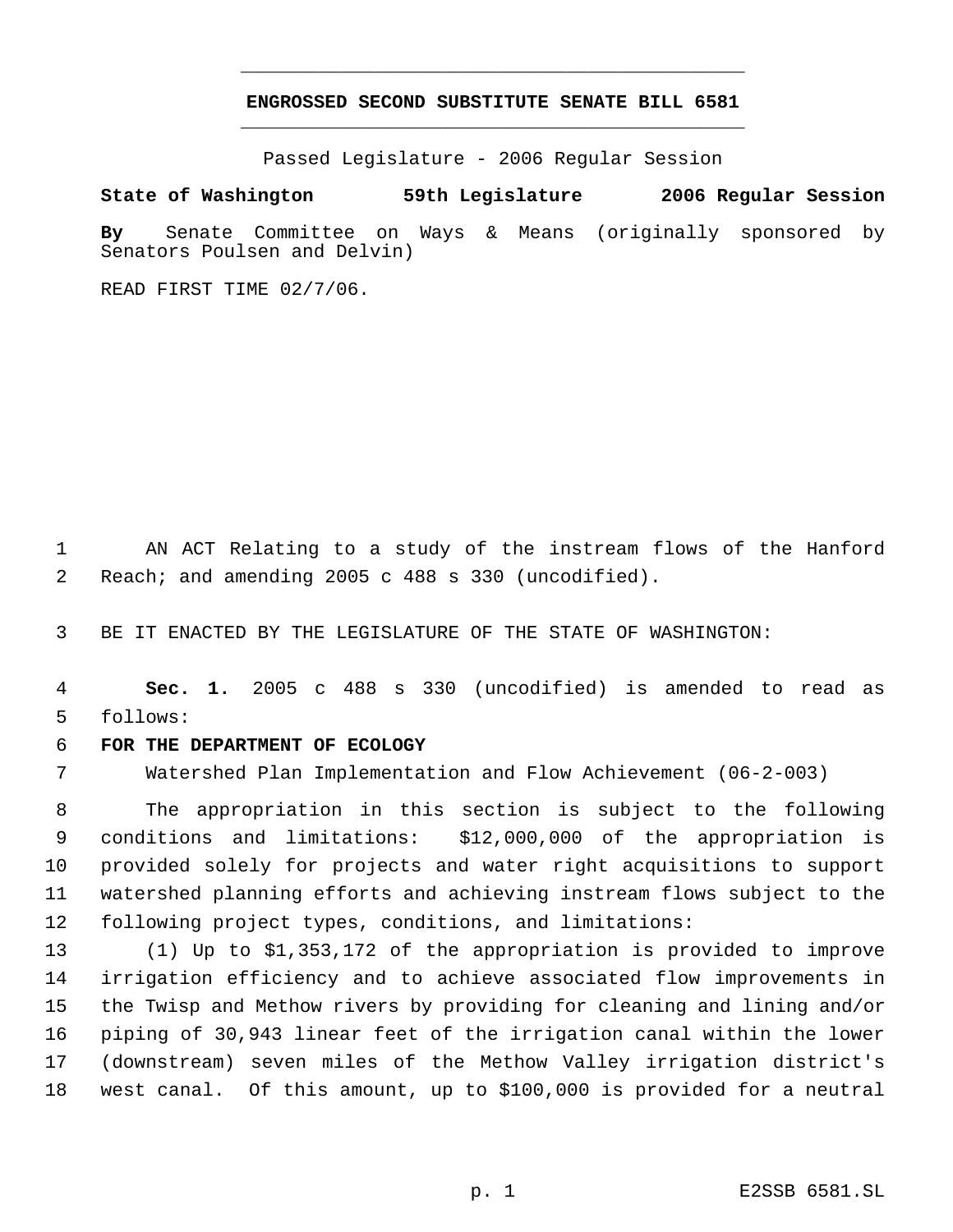independent consultant to provide management assistance to the Methow Valley irrigation district for purposes of identifying structural and operational improvements to increase overall system water use efficiency.

 (2) Up to \$200,000 of the appropriation is provided for a portion of the costs of the project level environmental impact statement for the Ahtanum creek watershed restoration program, including construction of the Pine Hollow reservoir, provided there is agreement among the Yakama nation, Ahtanum irrigation district, and other jurisdictional federal, state, and local agencies and entities to proceed with the environmental impact statement.

 (3) Up to \$75,000 of the appropriation is provided to formalize the Ahtanum creek watershed restoration program, including identification of site specific habitat improvement projects and determination of the most appropriate restoration program alternative to implement.

 (4) Up to \$1,500,000 of the appropriation is provided to reduce diversions from the Dungeness river through pipeline projects identified in the Dungeness river comprehensive irrigation district management plan. For at least one year from the effective date of this section, while the parties seek resolution of the court action filed in Thurston county superior court, No. 04-2-00078-2, none of these funds may be allocated to any projects in the Dungeness river basin that are within the area that is the zone of contribution for ground and surface water infiltration to the existing Graysmarsh wetland.

 (5) \$100,000 of the appropriation is provided solely to the city of Normandy Park to implement the basin plan for the Miller/Walker and Salmon creek basins.

 (6) Water storage grants for the development of plans, engineering and financing reports, acquiring lands and facilities, and other preconstruction activities associated with the development of water storage and groundwater storage and recovery projects. Proposed projects should be consistent with the recommendations of the water storage task force. The department of ecology would issue grants in consultation with the departments of agriculture and fish and wildlife.

 (7) Infrastructure improvement projects and other water management actions that benefit stream flows and enhance water supply to resolve conflicts among water needs for municipal water supply, agriculture